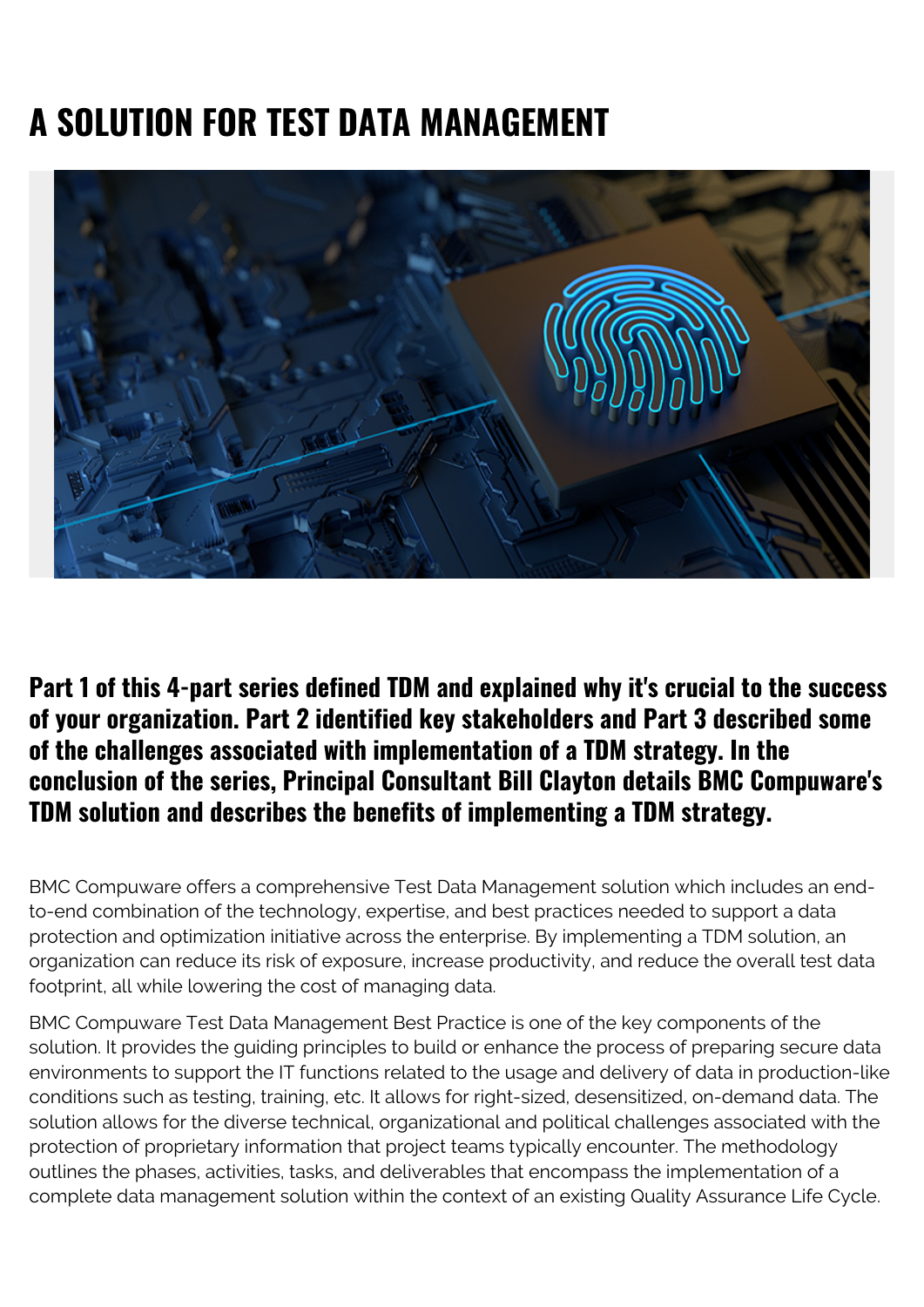The purpose of the BMC Compuware Data Management Best Practices is to facilitate the initiation and execution of a data management endeavor. This is accomplished by relieving the pains related to the scoping, planning, organizing, managing, controlling, and delivering data environments with fictionalized sensitive information. This approach is based upon the implementation of proven software technologies; in particular, with the BMC Compuware File-AID suite of data management products, as well as Topaz and Topaz for Enterprise Data. This suite of tools enables an organization to ensure that successful data subsetting and de-personalization procedures are employed across the enterprise.

## **Analysis**

The key to a successful Test Data Management solution is to know your data. Having an up-to-date data model is crucial.

Data model analysis documents a representation of the information assets utilized by the business. It is a commonly used documentation tool that fully describes the data components of an application system. It identifies all of the physical data structures, their attributes, and their relationships to all of the other structures in the system. The goal of the data model analysis activities is to provide knowledge about the environment's data, determine the elements that are considered sensitive, and to define their association to other data objects.

Function Model Analysis identifies and documents information about the application processes. It determines what business rules and logic apply to the data considered sensitive or private, and it outlines the expectations of how the affected data should be changed as a result. Function Model Analysis is also important in order to understand any/all data validations and checks done against sensitive fields within the application programs. This is a critical step so that any fields having undergone disguise treatment maintain the same validation results after being disguised. All enterprises have their own list of data elements to be considered for obfuscation, but some of the most often chosen candidates are:

- 1. Driver's license number
- 2. Names
- 3. Address
- 4. Date of birth
- 5. Telephone number
- 6. Tax identifier

The analysis documents are peer and customer reviewed for acceptance and sign-off.

# **Design**

The design describes the processes to define the strategies for the extraction of the data to be protected, the disguise techniques to be applied to the sensitive data included within the extract(s), and the considerations to be observed when loading the extracted and disguised data into its target environment(s).

The design should be generated by following the framework of the specific details identified and documented in the previous analysis phase. This should include details such as the physical locations of where all of the data and corresponding structural layout information are located, how that data is used by both the applications that interface with it and any testing procedures and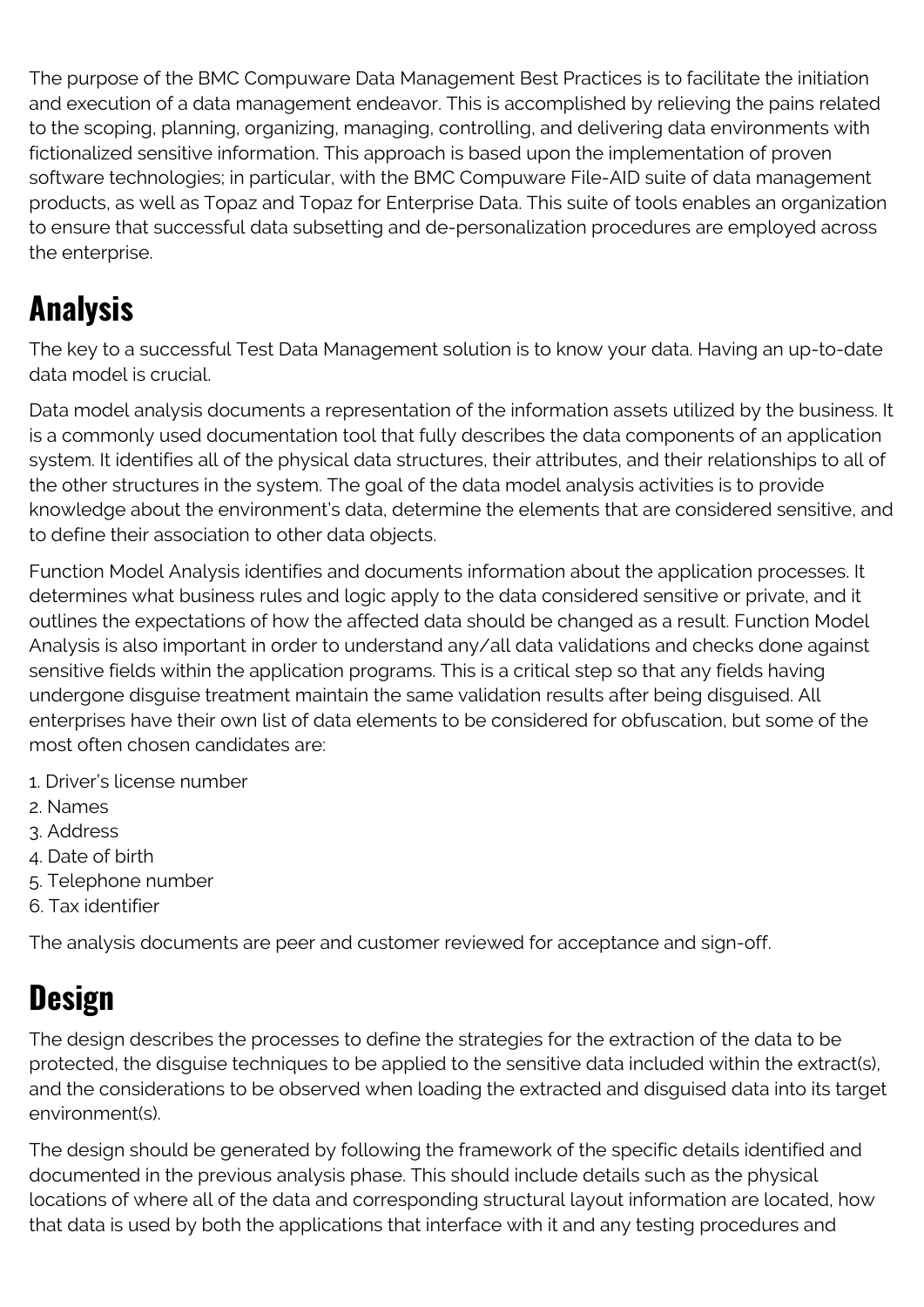processes that impact it, and most specifically, where all of the sensitive data elements are contained within the data necessary to build a fully functioning test data environment that emulates the production system(s) it supports.

The primary purpose of the design phase is to chart a strategy for the extract of the necessary test data, the disguise of the sensitive fields/elements contained therein, and finally the subsequent load of all of the combined data. This should be done while taking into consideration the specific requirements, dependencies and restrictions discovered during the analysis phase.

The deliverables of the design tasks are designed to provide written specifications that will serve as the basis for the development of specific data management rules and processes. In the context of BMC Compuware's Test Data Management Best Practices, design information is documented to address the Compuware File-AID and Topaz product suite specifically, which provides the data management capability.

#### **Development**

This is the process to build and test the extracting and/or subset of related data from a source environment, obfuscating sensitive elements, and loading the obfuscated data to a target environment.

The major source of input information for the tasks to be performed during the development phase of a TDM project is the documentation produced during the design phase. Such deliverables should serve as detailed instructions for programmer/analysts to build and test these processes.

# **Delivery**

A critical success factor for delivery is to fully understand the application QA life cycle, the processes in place, the testing requirements, the roles of the QA organization, etc. This is part of the information collected during the analysis phase. To some extent, the delivery phase is similar to rolling out a business application to production. But in the case of a TDM solution, deployment is made to the different QA environments where data needs to be protected, and delivery of the extract, disguise, and load processes is fitted within the existing QA cycle.

It is critical to prepare for delivery of the solution by making sure that appropriate access to documentation and human and technical resources is readily available. This phase involves, in addition to the data management implementation group, the integration of a multi-disciplinary team including Security, Applications, Quality Assurance, Auditing, Systems, DBAs, Architecture, Technical Support, etc.

## **The Outcome**

At the conclusion of the delivery phase then the 'implementation' is over. The new TDM solution must be owned and managed to keep it current. Following are some of the benefits you can expect from a robust TDM strategy:

1. The analysis document doubles as an inventory for where sensitive data is stored. Such an inventory is often required by legislation.

2. A better understanding of the enterprise data and how it all works together.